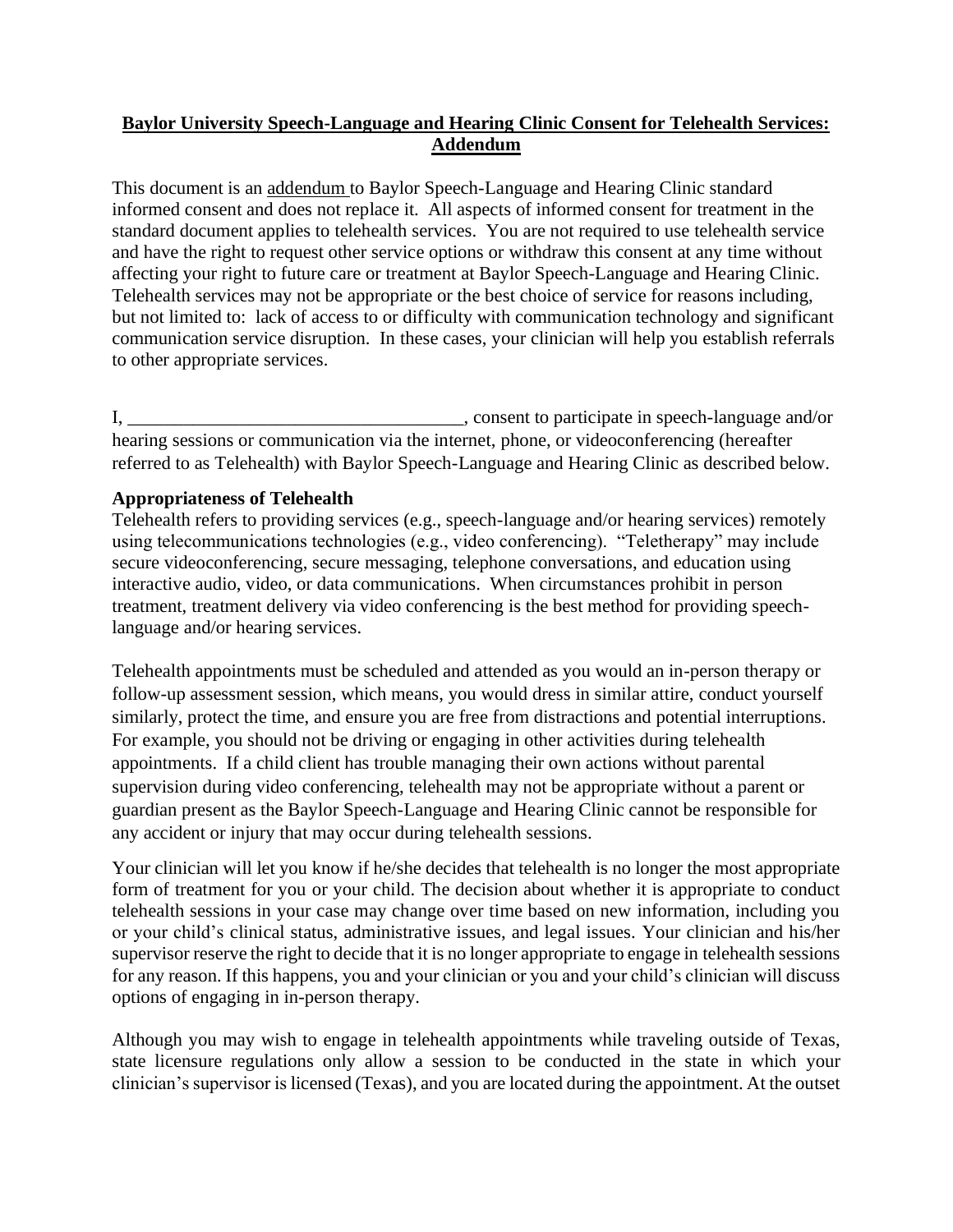of each telehealth session, you are responsible for telling the clinician where you are physically located (the address).

### **Telehealth Considerations**

One of the benefits of telehealth is that the client and clinician can engage in services without being in the same physical location. This can be helpful in ensuring continuity of care if the client or clinician is unable to meet in person. It is also more convenient and takes less time. Telehealth, however, requires technical competence on both our parts to be helpful.

Although there are benefits of telehealth, there are some differences between in-person speech language and/or hearing and telehealth services, as well as some risks.

Confidentiality. Your clinician will make his/her best effort to protect all telehealth communications. However, the nature of electronic communications technologies is such that he/she cannot guarantee that your communications will be kept confidential or that other people may not gain access to your communications. In addition, telehealth sessions take place outside of the Baylor Speech-Language and hearing Clinic, and there is potential for other people to overhear sessions if you are not in a private place during the session.

On our end, Baylor University has made every effort to make your sessions private by ensuring your clinician has access to a secure, HIPAA-compliant videoconferencing platform to help keep your information private, but there is a risk that your electronic communications may be compromised, unsecured, or accessed by others.

You should also take reasonable steps to ensure the security of our communications (for example, only using secure networks for telehealth sessions and having passwords to protect the device you use for telehealth). It is important for you to ensure a private place for your session where you will not be interrupted. Please be online at least five minutes prior to session, alone, in a quiet room, with the door closed. It is also important for you to protect the privacy in our session on your cell phone or other device. You should participate in therapy only while in a room or area where other people are not present and cannot overhear the conversation. The extent of confidentiality and the exceptions to confidentiality outlined in the Baylor Speech-Language and Hearing Clinic Informed Consent continue to apply in this telehealth addendum.

If you are a parent of a child receiving telehealth services, it is important for you to ensure a private place for your child to participate in sessions where he/she will not be interrupted or overheard talking with his/her clinician by those who should not be part of the session.. The extent of confidentiality and the exceptions to confidentiality outlined in the Baylor Speech-Language and Hearing Clinic Informed Consent continue to apply in this telehealth addendum.

Technology. There are many ways that technology issues might impact telehealth appointments. For example, technology may stop working during a session, other people might be able to get access to our private conversation, or stored data could be accessed by unauthorized people or companies. Telehealth sessions work best when you can connect to the Internet. If you choose to rely on a data plan, we cannot ensure that your session will not have connectivity issues that will interrupt the session. Also, we cannot ensure that your session will not be intercepted.